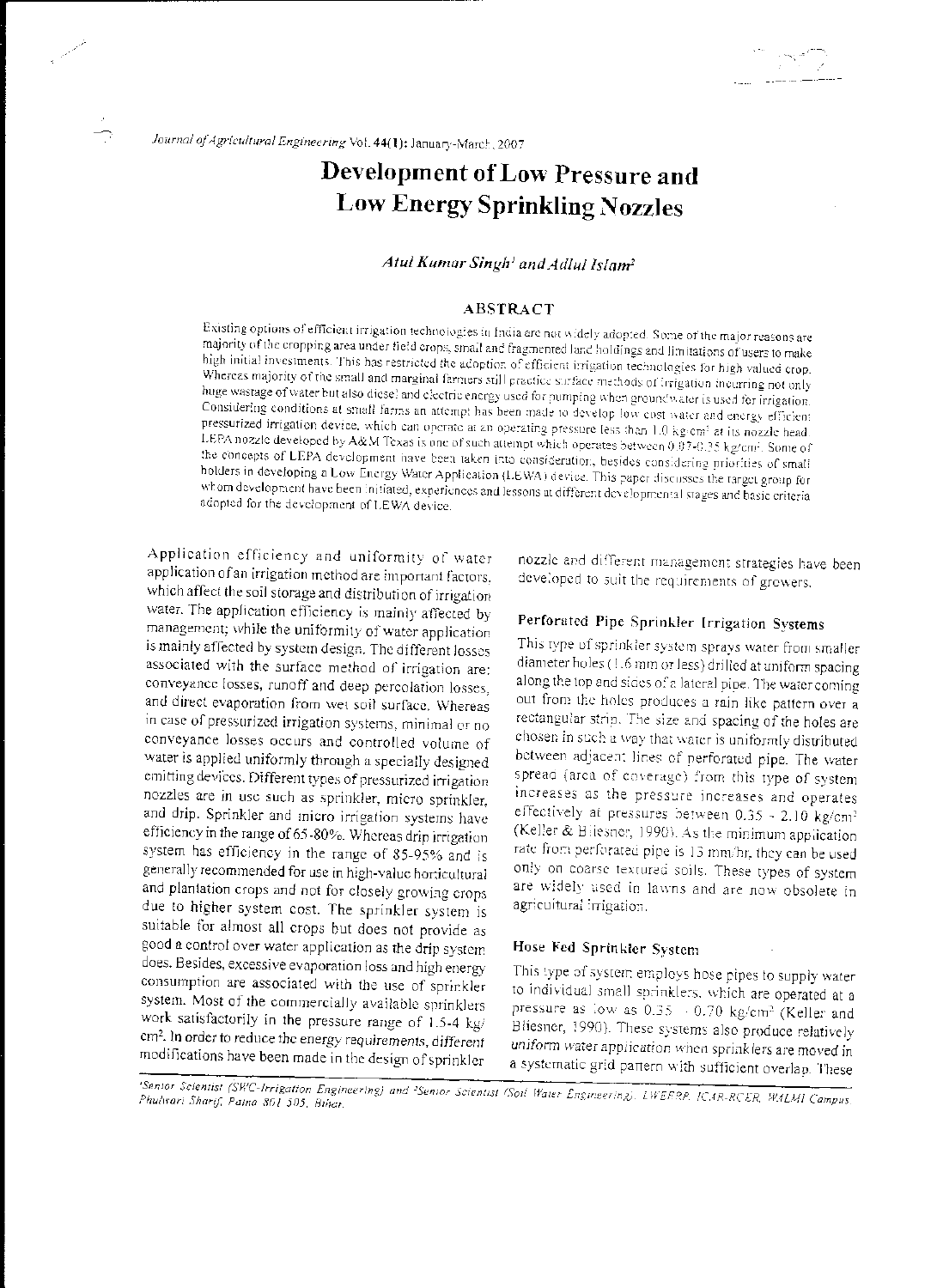systems are generally used in home gardens and turf irrigation, and are not in use for agricultural irrigation as they are labour intensive.

In order to reduce the energy requirement, Lyle and Bordovsky (1981,1983) modified the design of existing sprinkler nozzle and developed management strategies for efficient utilization of available water. Their device is popularly known as Low Energy Precision Application (LEPA) system.

# **LEPA** Irrigation System

The LEPA Irrigation system was developed by A&M Texas, USA, replacing the sprinkler nozzles by "drop tubes" making it suitable to operate at low pressure (3 --12 m of water column) at the nozzle head (Bordovsky et.al., 1992). It reduces energy requirement in irrigation with acceptable precision in water application. Water is delivered to crops from center pivot or linear move irrigation systems. The irrigation-tillage management system with alternate ridge and furrows with tied ridging can better utilize available water resources. LEPA nozzles are positioned close to the ground, usually not more than 18 inches above the furrow. Nezzles are adjustable. allowing for three basic modes of operation: bubble, spray and chemigation. An additional method of water delivery for a LEPA system is the LEPA sock. The sock is attached to a drop hose and lies on the ground between the rows. The LEPA equipment discharges water through drop tubes very near to (50 to 75 mm above the soil surface) or at the soil surface into either every furrow or alternate furrows at a low pressure from 0.07-0.35 kg/cm<sup>2</sup>. By discharging water near the field surface the spray evaporation losses are reduced. Because of the low application pressure of LEPA nozzle, water is applied over a relatively small area causing high application rates fro short duration. Since the high application rates quickly exceeds infiltration rates, successful irrigation with this system depends on temporarily storing some water on the soil surface until it infiltrates into the soil. Lyle and Bordovsky (1981) used diked furrow to retain the discharge obtained from the LEPA device. But the applicability of these systems in Indian conditions is not possible as these systems are highly mechanized and large systems.

LEPA system has been successfully tested in different crops, namely, wheat (Schneider and Howell, 1997), cotton (Bordovsky et al., 1992), corn (Lyle and Bordovsky, 1995; Schneider and Howell, 1997), Sorghum (Bordovsky and Lyle, 1996; Schneider and Howell, 1997).

#### A LEPA type micro sprinkler

A LEPA type micro sprinkler was developed to provide irrigation in vegetable, horticultural, ornamental plants and lawns (Visalakshi et al., 2002). The rotating sprinkler head was made of a small piece of 12mm/8mm diameter good quality LDPE pipe, plugged at both ends. The length of the unit was 8 cm for 12 mm and 5 cm for 8 mm pipe. Holes of 1 mm diameter were drilled on opposite sides of the pipe and pivoted at the centre to stand on a stake. The discharge rate was reported to be 30 to 45 lph at an operating pressure ranging from 0.3-1.0 kg/cm<sup>2</sup> for different pipe diameters. The wetted diameter ranged from 210-230 cm when nozzle rotated at a height of 30-90 cm above the ground. This system does not have any sophisticated components, is free from clogging, provides better sub-surface uniformity of water, avoids any losses due to percolation or runoff, facilitate the use of fertilizers and herbicides and most importantly, it has considerably low initial investment and operational cost.

# Development of Low Pressure Water Application (LPWA) device

In India farm holding sizes of majority of the farmers is very small, the average being 1.18 ha (Anonymous, Agriculturist online) and fragmented. Those having irrigation facility extensively practice surface irrigation in rectangular check basins of width varying between 6 to 8 m and length equaling the field length and generally being 2 to 4 times of the width. The cropping pattern in most areas comprises cereals, pulses, oilseeds etc. followed by vegetables and orchards. The economic condition of the small farmers does not permit them to purchase and operate high-pressure irrigation system. If motivated, they may adopt less expensive low-pressure systems, provided they meet the irrigation requirement.

# Developmental Stages

# Design of LPWA manifold

Similar to the concept of LEPA a manifold was designed and fabricated with following dimensions of its components: Manifold diameter = 2.5 cm; Manifold length = 6 m; Number of drop tubes per manifold = 4; Diameter of the drop tube  $-12.5$  mm

The manifolds were tested operating two of them together. The average discharge of each drop tube was 0.48 and 0.60 lps at lateral inlet pressure of 0.5 and 0.75 kg/cm<sup>2</sup>, respectively. The coefficients of variation (CV) in all the cases were below 10 % (Table 1). Some of the major limitations observed were weight of the manifold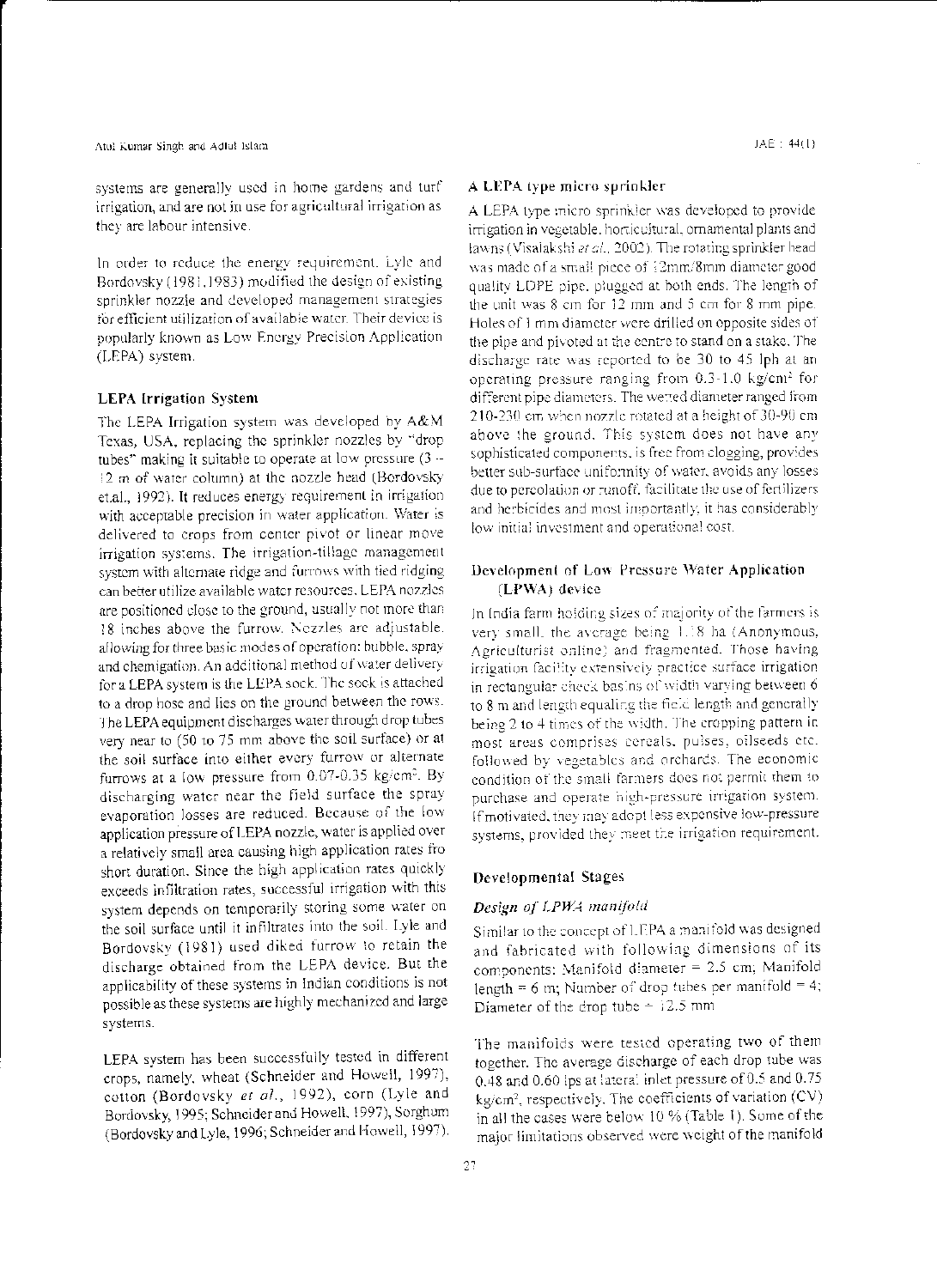| Outlet no. |            | Avg. Discharge (lps) at operating<br>pressure $0.75 \text{ kg/cm}^2$ |            | Avg. discharge at operating<br>pressure $0.5 \text{ kg/cm}^2$ |
|------------|------------|----------------------------------------------------------------------|------------|---------------------------------------------------------------|
|            | Manifold 1 | Manifold 2                                                           | Manifold 1 | Manifold 2                                                    |
|            | 0.65       | 0.58                                                                 | 0.52       | 0.47                                                          |
|            | 0.58       | 0.60                                                                 | 0.46       | 0.48                                                          |
|            | 0.57       | 0.59                                                                 | 0.44       | 0.48                                                          |
| 4          | 0.61       | 0.60                                                                 | 0.50       | 0.49                                                          |
| Average    | 0.60       | 0.59                                                                 | 0.48       | 0.48                                                          |
| CV         | 0.059      | 0.016                                                                | 0.075      | 0.019                                                         |

#### Table 1. Discharge variation in Drop tube

and sagging due to weight of water. Testing at different angles revealed that at an angle of 45' from horizontal, the water throw distance was maximum but it caused erosion.

#### Design of \\'ater Distribution Devices

A  $2.54$  cm diameter and 10cm long pipe section was divided into a number of sections. The cross-sectional area of each section at the inlet was kept equal whereas it was varied at outlet assuming that varying crosssectional area and number of sections will prevent concentration of flow at one point. The equal crosssectional area at the inlet enables equal quantity of water. through each section. Varying cross-section at the outlet helps in achieving different throw distance and thus covering more width. With the above concept the device having 4, 5, 6 and 7 sections were developed and tested (Table 2).

Table 2. Effect of cross-sectional area on throw distance from riser

| Throw distance, m       | Number of cross sections |     |     |                |  |  |
|-------------------------|--------------------------|-----|-----|----------------|--|--|
|                         |                          |     | 6   |                |  |  |
| Minimum                 | 09                       | 0.9 | 09  | LΟ             |  |  |
| Maximum                 | 18                       | 1.9 | 19  | 2 <sub>1</sub> |  |  |
| Total width of coverage | 0.9                      | L0  | 1.0 |                |  |  |

Testing revealed that the nozzle having 7 sections, performed better. The resting was done for different cross-sectional area of 1he outlet at a fixed inlet area. Different configurations were generated by varying the ratio of outlet to inlet cross sectional area (Table 3).

Different configurations were tested for throw distance at different pressures. keeping the maximum pressure at 0.4 kg/cm<sup>2</sup>. Among the different configurations, the configuration "A" was found to perform better (Table 4).

#### Design of perforated pipe systeni

Though the developed nozzles could distribute water to larger width, soil erosion occurred due to lack of uniformity in the flow distribution. Also it was found that dividing the total cross sectional area of pipe into  $7$ sections was inadequate to reduce the droplet size. Subdivision beyond was infeasible manually. As an alternative, hole diameter was made smaller (0.75 mm). on the 7.5 cm diameter PVC pipes in three rows with the angle between .wo adjacent rows at 22.5°. Discharge through individual holes and also the total discharge of the pipe was measured at different pressures (0.2 to 0.6 kg/cm<sup>2</sup>). This system was compared with traditional method of irrigation. Field plots of 6m widths and 20m lengths were prepared and properly leveled. It was divided into  $(2 \times 2)$  m square grids and elevation was

|  | Table 3. Cross sectional area ratios for three different sections |
|--|-------------------------------------------------------------------|
|--|-------------------------------------------------------------------|

| Configuration<br>Ratio of outlet to inlet cross sectional area for 7 sections |      |      |      |      |      |      |      |
|-------------------------------------------------------------------------------|------|------|------|------|------|------|------|
|                                                                               |      |      |      |      |      |      |      |
|                                                                               | 0.16 | 0.33 | 0.37 | 0.41 | 0.61 | 0.76 | 4.23 |
|                                                                               | 0.16 | 0.46 | 0.53 | 0.60 | 0.82 | 0.94 | 3.50 |
|                                                                               | 0.26 | 0.49 | 0.55 | 0.51 | 0.82 | .00  | 3.32 |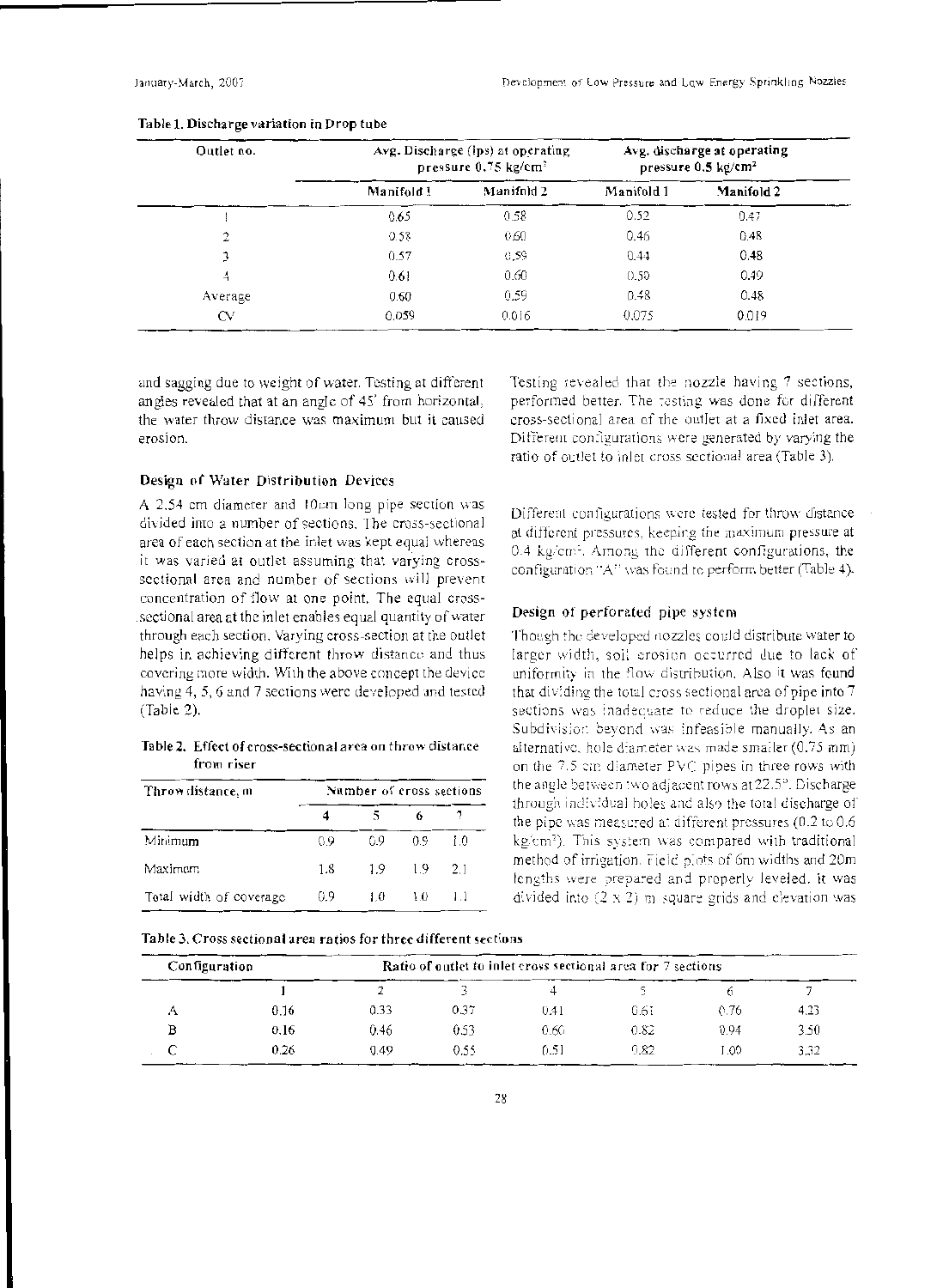| Pressure, kg/cm <sup>2</sup> | Throw distance of different nozzle configurations having 7 sections |      |      |       |      |      |  |  |
|------------------------------|---------------------------------------------------------------------|------|------|-------|------|------|--|--|
|                              |                                                                     |      | в    |       |      |      |  |  |
|                              | Min                                                                 | Max  | Min  | Max   | Min  | Max  |  |  |
| 0.10                         | 0.6                                                                 | 1.65 | 0.7  | 1.60  | 0.7  | 1.60 |  |  |
| 0.25                         | .05                                                                 | 2.75 | i.O  | 2.85  | 1.16 | 2.55 |  |  |
| 0.40                         | - 35                                                                | 4.30 | 1.43 | -4.05 | 1.53 | 3.85 |  |  |

#### Table 4. Throw distance as a function of pressure

recorded at each grid points for computation of the leveling index. Moisture contents at different depth (15, 30, 45, 60, 75 and 90cm) both at the head and tail end of the plots were measured before and after irrigation to ascertain the depth of infiltrated water (Tables 5 and 6).

Table 5. Moisture variation under traditional method

|               | Soil depth, Moisture Content after Irrigation |          |
|---------------|-----------------------------------------------|----------|
| $\text{(cm)}$ | Head end                                      | Tail end |
| 15            | 22.3                                          | 20.2     |
| 30            | 24.2                                          | 21.5     |
| 45            | 21.2                                          | 18.5     |
| 60            | 20.1                                          | 20.3     |
| 75            | 20.6                                          | 17.5     |
| 90            | 21.7                                          | 19.0     |

#### Table 6. Moisture variation with LPWA

|                   | Soil depth, Moisture Content after Irrigation |          |
|-------------------|-----------------------------------------------|----------|
| (c <sub>1</sub> ) | Head end                                      | Tail end |
| 15                | 22.3                                          | 20.2     |
| 30                | 24.2                                          | 21.5     |
| 45                | 21.2                                          | 18.5     |
| 60                | 20.1                                          | 20.3     |
| 75                | 20.6                                          | 17.5     |
| 90                | 21.7                                          | 19.0     |

The moisture content distributions by perforated pipe system were found better than the traditional method of irrigation. One of the major drawbacks observed was iodging of crop after 15 to 20 minutes of irrigation. This may be due to continuous application of water at one point. Due to this reason, effort for its further development was not made and the device was considered 'unsuitable'.

# Development of Low Energy Water Application (LEWA) Device

On the basis of experiences with the developed LPWA,

it was appropriate to develop a rotating device similar to sprinklers that can distribute water uniformly in various directions, does not cause soil erosion and crop lodging. The proposed device should satisfactorily work at low pressure to fulfill irrigation objectives and be cost effective. As stated by Hillel (1989), an advanced irrigation system for small holders should be: low cost, have simplicity in design and operation, reliability, longevity, few manufactured parts that must be imported, easy maintenances and low energy requirements. Considering all these factors a simple and less expensive Low Energy Water Application (LEWA) device was developed, which could simulate raintall similar to the conventional sprinkler. nozzles.

# Design Criteria of LEWA

Based on the experiences and lessons learnt while developing the low-pressure water application device, following points were considered (Singh et al., 2004):

- If water droplets' jets strikes same location of the soil surface receatedly, there is every possibility of soil erosion. To avoid this there is a need to develop rotating mechanism that will prevent the water droplet to continuously strike the same point.
- When the moment of momentum of outflow from a control volume is different from that of the inflow. a torque develops in the control volume. This torque causes the pipe to rotate if it were to be free to do so. A rapidly rotating jet breaks up into smaller water droplets and reduces chances of soil erosion or sagging of crops. However, finer droplets are more affected by wind and hence more evaporation and drift losses occur.
- The objective of irrigation is to apply required depth of water uniformly over an area. Thus if number of holes (more than two) are made on a pipe section, the water jets /droplets will cover larger number of points simultaneously resulting in more uniform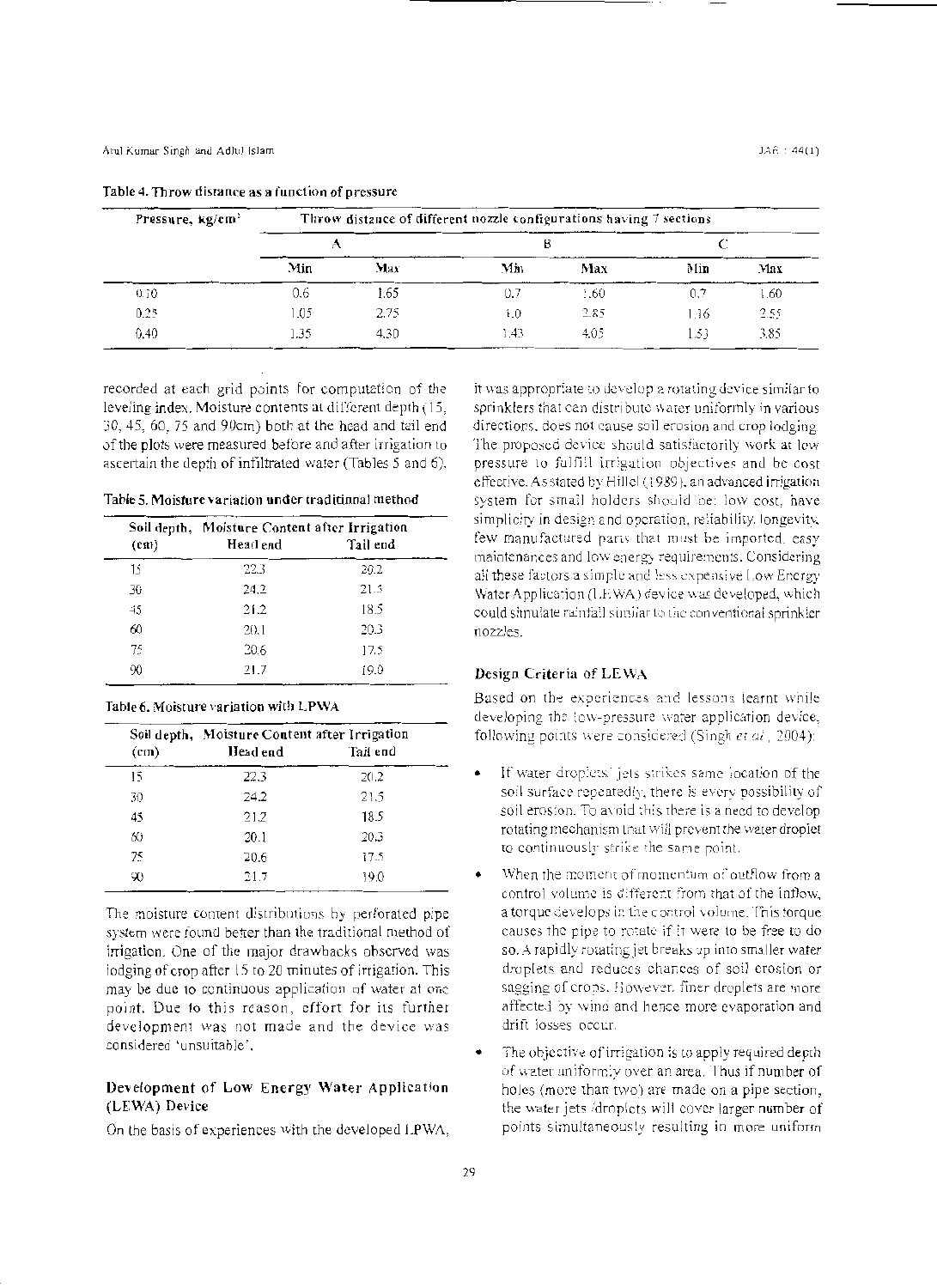application of irrigation water. As the number and size of holes is changed, the rotation speed also gets changed, which ultimately affects the application pattern.

The trajectory angle of the sprinkler influences the water application pattern and hence application uniformity. In absence of air drag, a  $45^\circ$  trajectory angle would give the maximum wetted diameter for a given nozzle and pressure. Due to air resistance encountered by water jet, the trajectory angle at which maximum throw is achieved is generally less than 45°. Most of the sprinkler manufacturers have adopted 27° as "standard" trajectory angle.

The design of water application device considered here consists of rotating mcchanisrn along \vi th the design of water application component. Important factors which were taken into consideration were:

- (a) Length of the rotating device;
- (b) Size and number of holes;
- (c) Arrangement of holes (Location/Spacing /trajectory angle of the holes).

# Development of Prototype of LE\\'A. device

To develop the prototype PVC pipe of 25mm diameter was used to develop a "Tee" shape device having equal number of holes on opposite sides on 6 rows. Different combinations of factors as mentioned above were also considered in developing the prototype (Fig. I) for testing in the laboratory.

Different combinations tried were;

- (a) Length of the rotating device: 10, 20, JO and 40 cm,
- (b) Size of holes: 0.75, l and !.5 mm, and
- ( c) Location (trajectory angle) of the holes: One central row with O' angle with horizontal) initially and five rows with different trajectory angles later.

A socket and bush arrangement was made (Fig. 2) through which the device could be installed on a riser pipe.



Fig. 1: The view of the low energy water application device



Fig. 2: Rotating Mechanism of LEWA (Socket and Bush)

# Effect of different parameters on device performances

#### *Dei'ice length*

Initial testing was done with device lengths of 10, 20, 30 and 40 cm having equal number of holes arranged in a single line (hole diameter  $0.75 - 1.5$ mm). The device started rotating at 0.2 kg/cm<sup>2</sup> in few cases. There was no rotation when the device length was less than 10 cm for any of the hole sizes whereas when the length  $\mathrm{was}$ 10 cm or more the device rotated. It was also observed that throw diameter increased as the arm length increased. Hence, for designing purpose the minimum device length selected was 30 to 40 cm.

#### Hole size

To evaluate the effect of hole diameter on water application pattern, different hole diameters were made  $(0.75, \, 1.0$  and  $1.5$  mm). In general, as the diameter of the hole increased application rate also increased. A peak was observed in every case which was highest in case of 1.5 mm diameter hole. Choking of holes were observed while operating the device. hence, for design purposes hole sizes 1 mm or greater was preferred.

# Number of holes

When the spacing of holes was reduced for a constant and arm length, the water application rate increased due to increase in the number of holes. Different combinations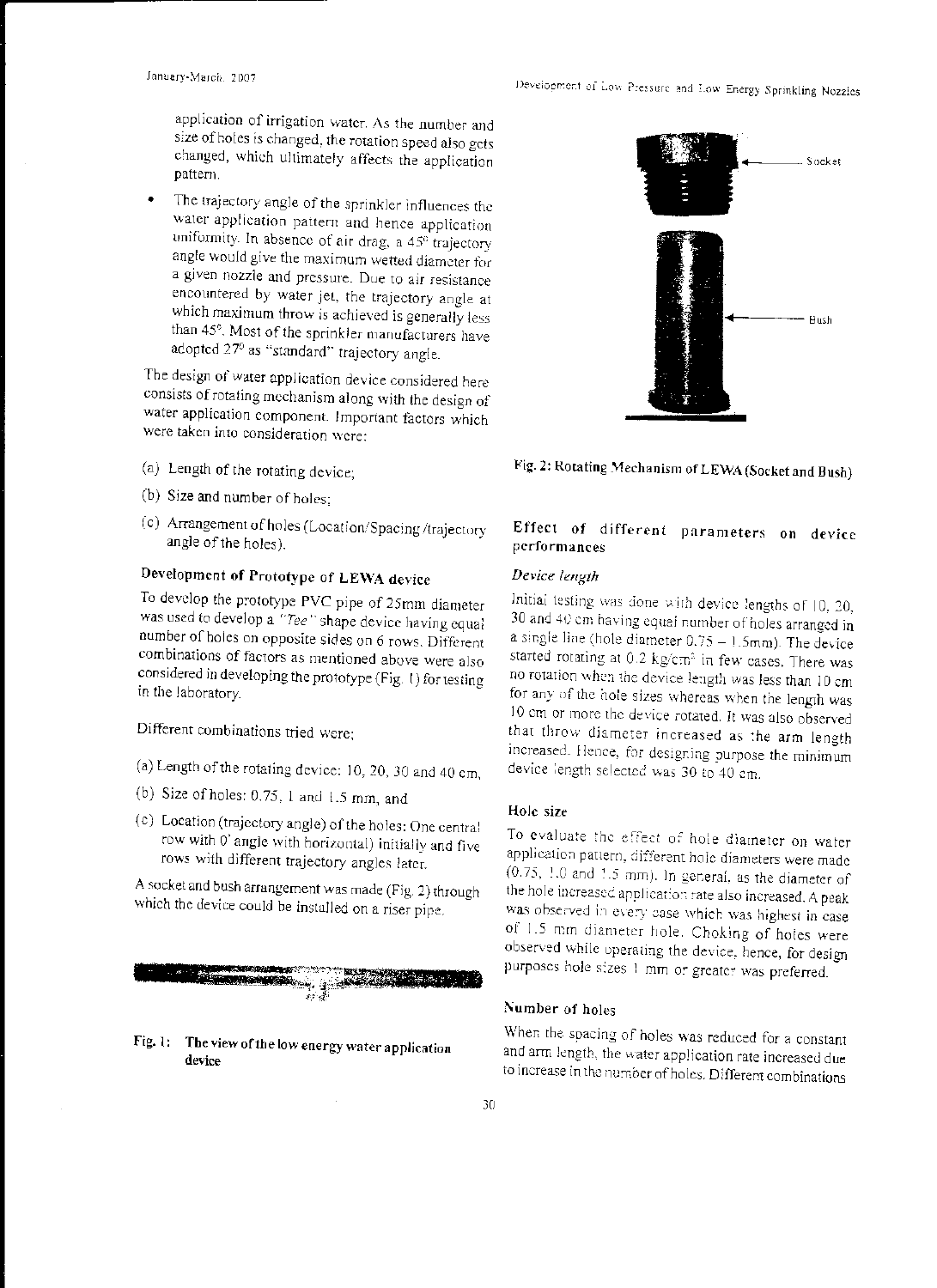#### Atul Kumar Singh and Adlul Islam

in this case were tried but most important was the required discharge one likes to have from the device.

#### Arrangement of holes

initially, holes were made in a single line throughout the pipe length placed parallel to horizontal at the centre of the device. Subsequently, holes were spread in five rows (based on trajectory angles). For the latter case, the throw distance was higher and water was distributed more evenly. Hence, it was decided to consider arranging holes in more than one line.

Finally, following dimensions to initiate the design the prototype of LEWA device was considered;

- (a) Length of device = 30 cm (L1) and 40 cm (L2).
- (b) Hole diameter = 1 mm (D1), 1.5 mm (D2) and 2.0 mm (D3).
- (c) Hole Numbers = 15 numbers each side (total 30 holes)
- (d) Arrangement of holes  $=$  Arranged in five rows.

Several combinations of device have been tested for different discharge rates and throw diameters by varying the operating pressure (Table 7). It was observed that the discharge increased and throw diameter enlarged when the device (ength was longer. Throw diameter also increased with an increase in operating pressure and increase in hole sizes. Based on these observations, the 40 cm long device with 30 holes of 1.5 mm diameter arranged in two rows was found most appropriate.

#### CONCLUSIONS

The overall efficiency of the flow irrigation methods is very low in India. The efficiency can be substantially improved by adopting pressurized irrigation methods where the timing and quantity of water application can be controlled based upon the crop need. Improving efficiency also implies the possibility of using the same available water for irrigating larger areas. The impediments in adopting pressurized irrigation in India are the large population of resource poor farmers, lack of technical skill needed to operate and maintain such systems and a generally poor situation and uncertainty of energy availability to the farmers. All these impediments can be properly addressed through the development of low-pressure micro-irrigation systems that does not require continuous power supply, are comprehensible systems requiring much less technical

|  | Table 7. Discharge and throw diameter at different operating pressures |  |
|--|------------------------------------------------------------------------|--|
|--|------------------------------------------------------------------------|--|

| Trial<br>Specifications<br>No. |               |       | Discharge (lps) at different<br>pressures $(kg/cm2)$ |       |      | Throw diameter (m) at different<br>pressures $(kg/cm2)$ |      |  |
|--------------------------------|---------------|-------|------------------------------------------------------|-------|------|---------------------------------------------------------|------|--|
|                                |               | 0.2   | 0.4                                                  | 0.6   | 0.2  | 0.4                                                     | 0.6  |  |
| $LJD1*$                        |               | 0.104 | 0.160                                                | 0.176 | 4.0  | 5.5                                                     | 6.5  |  |
|                                | П             | 0.112 | 0.164                                                | 0.188 | 4.0  | 6.0                                                     | 6.5  |  |
|                                | Average       | 0.108 | 0.162                                                | 0.182 | 4,0  | 5.75                                                    | 6.5  |  |
| L1D2                           |               | 0.204 | 0.272                                                | 0.282 | 4.5  | 6.0                                                     | 7.0  |  |
|                                | $\mathbf{I}$  | 0.214 | 0.288                                                | 0.292 | 4.5  | 6.0                                                     | 7.5  |  |
|                                | Average       | 0.210 | 0.280                                                | 0.288 | 4.5  | 6.0                                                     | 7.25 |  |
| LID3                           |               | 0.490 | 0.644                                                | 0.768 | 5.5  | 6.0                                                     | 7.0  |  |
|                                | $\rm H$       | 0.444 | 0.576                                                | 0.600 | 5.0  | 6.5                                                     | 8.5  |  |
|                                | Average       | 0.468 | 0.610                                                | 0.684 | 5.0  | 6.25                                                    | 7.75 |  |
| L <sub>2</sub> D <sub>1</sub>  | I             | 0.128 | 0.164                                                | 0.188 | 5.0  | 6.0                                                     | 7.0  |  |
|                                | $1\mathbf{I}$ | 0.120 | 0.168                                                | 0.182 | 4.5  | 6.5                                                     | 7.0  |  |
|                                | Average       | 0.124 | 0.162                                                | 0.186 | 4.75 | 6.25                                                    | 7.0  |  |
| L2D2                           | I             | 0.236 | 0.300                                                | 0.356 | 4.5  | 6.0                                                     | 7.0  |  |
|                                | $\rm H$       | 0.212 | 0.276                                                | 0.292 | 5.0  | 6.5                                                     | 8.0  |  |
|                                | Average       | 0.224 | 0.288                                                | 0.324 | 4.75 | 6.25                                                    | 7.5  |  |
| L <sub>2D3</sub>               |               | 0.476 | 0.566                                                | 0.716 | 5.5  | 7.0                                                     | 7.0  |  |
|                                | $\rm II$      | 0.426 | 0.548                                                | 0.656 | 6.0  | 8.0                                                     | 8.5  |  |
|                                | Average       | 0.452 | 0.555                                                | 0.686 | 5.75 | 7.5                                                     | 7.75 |  |